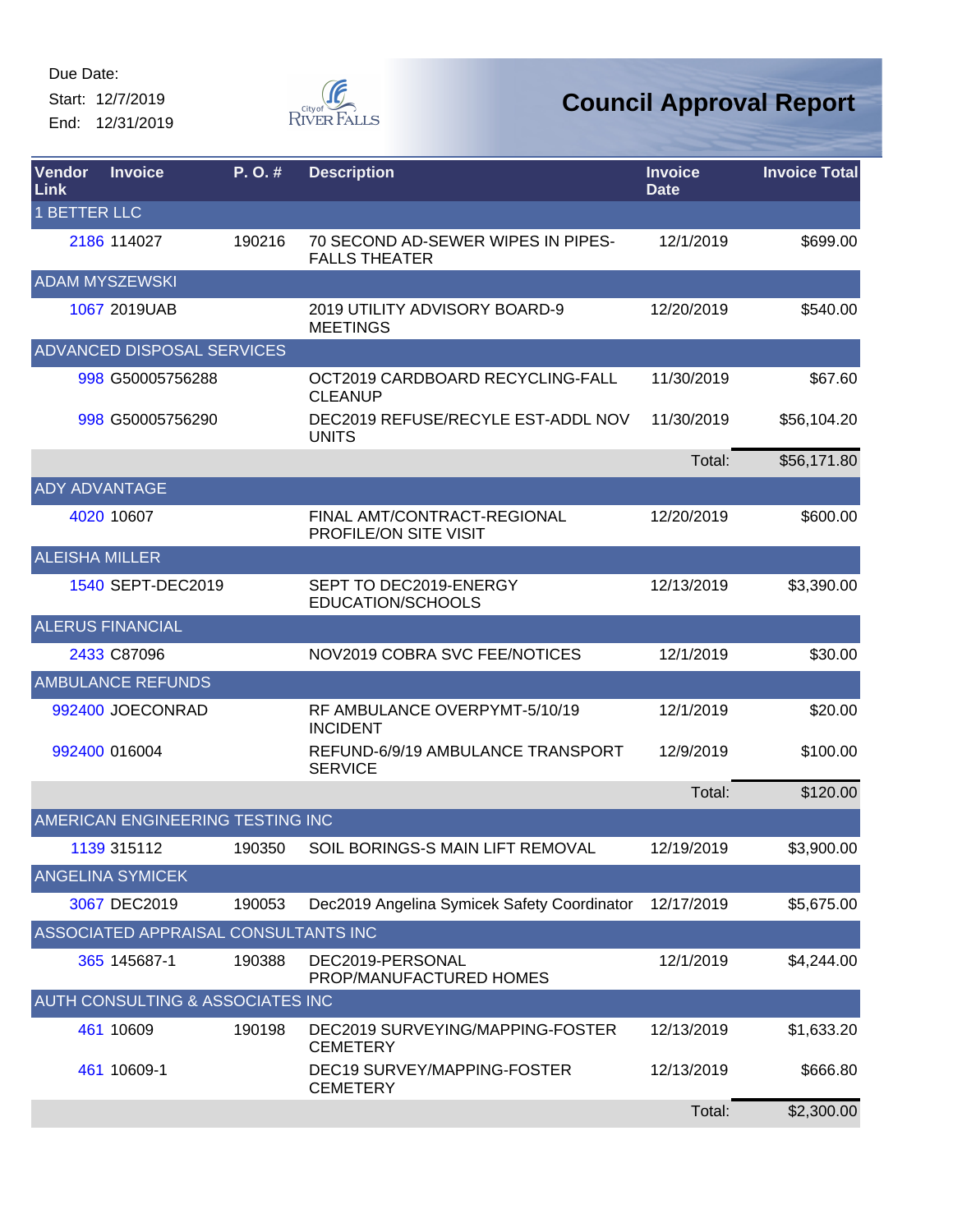Start: 12/7/2019 End: 12/31/2019



| Vendor<br>Link            | <b>Invoice</b>                        | P.O.#  | <b>Description</b>                                      | <b>Invoice</b><br><b>Date</b> | <b>Invoice Total</b> |
|---------------------------|---------------------------------------|--------|---------------------------------------------------------|-------------------------------|----------------------|
|                           | <b>AYRES ASSOCIATES</b>               |        |                                                         |                               |                      |
|                           | 43 184142                             | 190229 | THRU 12/7/19-DISSOLVED OXYGEN/TEMP<br><b>STUDY</b>      | 12/19/2019                    | \$6,964.92           |
| <b>BAKER &amp; TAYLOR</b> |                                       |        |                                                         |                               |                      |
|                           | 414 2034842173                        |        | OCT2019-64 BOOKS PURCHASED                              | 12/1/2019                     | \$871.11             |
|                           | 414 2034842431                        |        | OCT2019-84 BOOKS PURCHASED                              | 12/1/2019                     | \$1,131.72           |
|                           | 414 2034980231                        |        | DEC2019-9 BOOKS PURCHASED                               | 12/2/2019                     | \$136.62             |
|                           | 414 2034979298                        |        | DEC2019-15 BOOKS PURCHASED                              | 12/3/2019                     | \$189.93             |
|                           | 414 2034999789                        |        | DEC2019-FOUR BOOKS PURCHASED                            | 12/14/2019                    | \$37.69              |
|                           |                                       |        |                                                         | Total:                        | \$2,367.07           |
|                           | <b>BAKER TILLY VIRCHOW KRAUSE LLP</b> |        |                                                         |                               |                      |
|                           | 46 BT1518282                          |        | TIF#7-DISSOLUTION AUDIT                                 | 12/1/2019                     | \$3,375.00           |
| <b>BAKKE NORMAN</b>       |                                       |        |                                                         |                               |                      |
|                           | 1716 NOV2019                          | 190015 | NOV2019 MONTHLY PROSECUTION SVCS                        | 12/18/2019                    | \$2,000.00           |
|                           | BETTENDORF TRANSFER & EXCAVATING INC  |        |                                                         |                               |                      |
|                           | 51 9161                               |        | 12/2/19-RETAP MAIN AT 523 W WALNUT ST                   | 12/4/2019                     | \$862.50             |
|                           | <b>BJORK JEFFREY D</b>                |        |                                                         |                               |                      |
|                           | 2047 2019HPC-1                        |        | 2019 HISTORIC PRES BOARD PAY-9<br><b>MEETINGS</b>       | 12/19/2019                    | \$450.00             |
| <b>BOND, ANGIE</b>        |                                       |        |                                                         |                               |                      |
|                           | <b>1072 STATISTICS</b>                |        | FALL2019-REIMBURSE TUITION/STATISTICS 12/20/2019        |                               | \$1,011.00           |
|                           | BORDER STATES INDUSTRIES, INC.        |        |                                                         |                               |                      |
|                           | 57 919083713                          | 190366 | LOADBREAK ELBOWS/TRIPLEX<br>CABLE/SCREWS                | 12/9/2019                     | \$7,364.80           |
|                           | 57 919083714                          | 190323 | FOUR STANDOFFS INCLUDING<br>BOLTS/NUTS/WASHERS          | 12/9/2019                     | \$386.48             |
|                           | 57 919092175                          | 190366 | <b>CORRUGATED POWER DUCT</b>                            | 12/10/2019                    | \$2,145.00           |
|                           |                                       |        |                                                         | Total:                        | \$9,896.28           |
|                           | <b>BOUND TREE MEDICAL LLC</b>         |        |                                                         |                               |                      |
|                           | 548 63266844                          |        | NOV2019-AMBULANCE-SODIUM<br><b>BICARBONATE/DRESSING</b> | 12/1/2019                     | \$404.19             |
| <b>BRANDY HOWE</b>        |                                       |        |                                                         |                               |                      |
|                           | 2699 2019EVINCENT<br><b>IVE</b>       |        | 2019 EV CHARGE INCENTIVE                                | 12/20/2019                    | \$527.49             |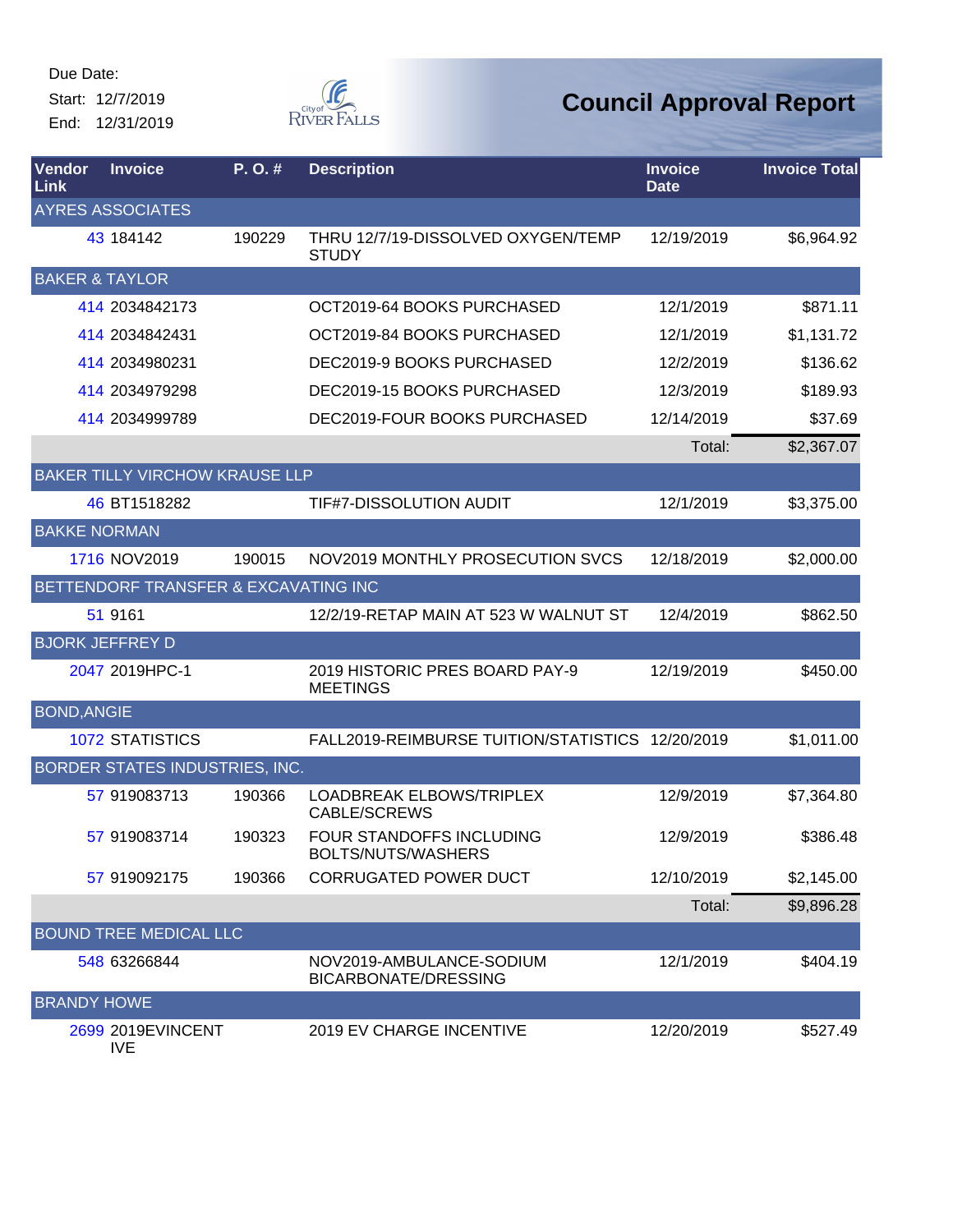Due Date: Start: 12/7/2019

End: 12/31/2019



| Vendor<br><b>Link</b> | <b>Invoice</b>                              | P.O.# | <b>Description</b>                                      | <b>Invoice</b><br><b>Date</b> | <b>Invoice Total</b> |
|-----------------------|---------------------------------------------|-------|---------------------------------------------------------|-------------------------------|----------------------|
|                       | <b>BUG BUSTERS INC</b>                      |       |                                                         |                               |                      |
|                       | 2571 221192                                 |       | NOV2019-AMBULANCE MOUSE CONTROL<br><b>SVC</b>           | 12/1/2019                     | \$96.00              |
|                       | 2571 222160                                 |       | 12/10/19 CITY HALL MOUSE CONTROL SVC                    | 12/10/2019                    | \$96.00              |
|                       | 2571 222119                                 |       | 12/10/19 LIBRARY PEST CONTROL SVC                       | 12/10/2019                    | \$106.00             |
|                       |                                             |       |                                                         | Total:                        | \$298.00             |
| <b>CAROLE MOTTAZ</b>  |                                             |       |                                                         |                               |                      |
|                       | 1077 2019EMSPAY                             |       | 2019 EMS BOARD PAY-5 MEETINGS                           | 12/1/2019                     | \$300.00             |
|                       | <b>CAVENDISH SQUARE PUBLISHING</b>          |       |                                                         |                               |                      |
|                       | 411 CAL321535I                              |       | DEC2019-LIBRARY/CULTURES OF THE<br><b>WORLD SET</b>     | 12/13/2019                    | \$195.54             |
|                       | <b>CDW GOVERNMENT INC</b>                   |       |                                                         |                               |                      |
|                       | 66 VZC7752                                  |       | LIBRARY-YELLOW/BLACK/BLUE TRIPP CAT6<br><b>SNAGLESS</b> | 12/4/2019                     | \$158.50             |
|                       | <b>CENGAGE LEARNING</b>                     |       |                                                         |                               |                      |
|                       | 123 68681896                                |       | OCT2019-5 BOOKS PURCHASED                               | 12/1/2019                     | \$124.25             |
|                       | 123 68673823                                |       | OCT2019 - 9 BOOKS PURCHASED                             | 12/1/2019                     | \$272.71             |
|                       | 123 69022528                                |       | DED2019-4 BOOKS PURCHASED                               | 12/4/2019                     | \$122.36             |
|                       | 123 69027426                                |       | AN AMISH CHRISTMAS - ONE BOOK                           | 12/5/2019                     | \$23.99              |
|                       | 123 69070524                                |       | DEC2019-TWO BOOKS PURCHASED                             | 12/18/2019                    | \$46.48              |
|                       |                                             |       |                                                         | Total:                        | \$589.79             |
|                       | <b>CENTER POINT INC</b>                     |       |                                                         |                               |                      |
|                       | 412 1728829                                 |       | OCT2019 SIX BOOKS PURCHASED                             | 12/1/2019                     | \$135.42             |
|                       | 412 1743717                                 |       | DEC2019-6 BOOKS PURCHASED                               | 12/1/2019                     | \$135.42             |
|                       |                                             |       |                                                         | Total:                        | \$270.84             |
| <b>CENTURYLINK</b>    |                                             |       |                                                         |                               |                      |
|                       | 1796 1481611635                             |       | NOV2019-OUTGOING LONG DISTANCE FAX<br><b>LINES</b>      | 11/30/2019                    | \$5.99               |
| <b>CLAY, AARON</b>    |                                             |       |                                                         |                               |                      |
|                       | 4090 992300                                 |       | REFUND-RFMU OVERPYMT ACCT#9923-00                       | 12/16/2019                    | \$103.41             |
| <b>CONNOLLY TROY</b>  |                                             |       |                                                         |                               |                      |
|                       | 2053 2019SAFETYFO<br><b>OTWEAR</b>          |       | 2019 SAFETY FOOTWEAR<br><b>REIMBURSEMENT</b>            | 12/16/2019                    | \$150.00             |
|                       | <b>COUNTY-WIDE EXTINGUISHER SERVICE INC</b> |       |                                                         |                               |                      |
|                       | 854 11598                                   |       | <b>THREE</b><br>EXTINGUISHERS/RECHARGE/COLLARS          | 12/9/2019                     | \$155.25             |
|                       | 854 11599                                   |       | TWO BRACKETS/ONE EXTINGUISHER                           | 12/9/2019                     | \$275.00             |
|                       |                                             |       |                                                         | Total:                        | \$430.25             |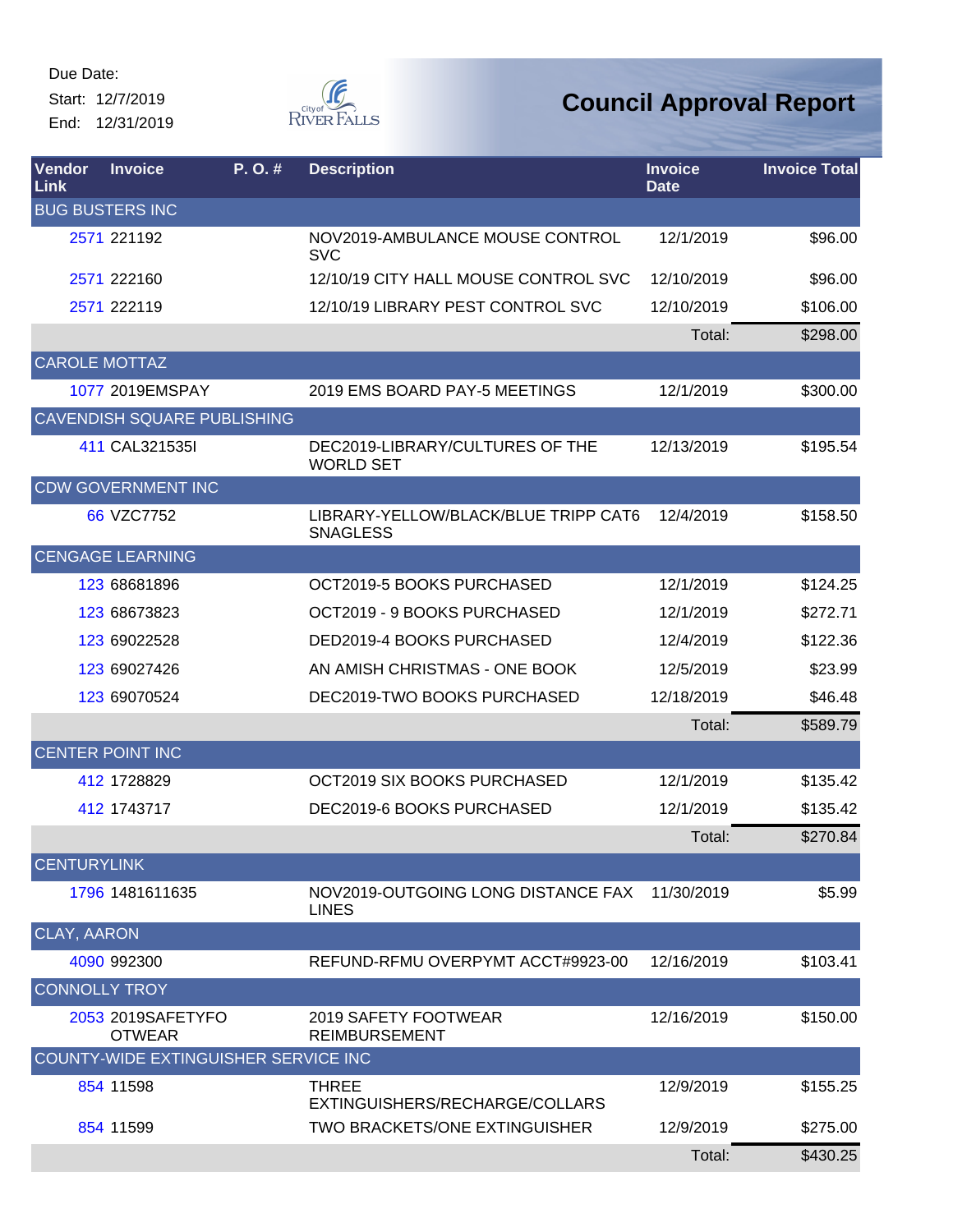Start: 12/7/2019 End: 12/31/2019



| Vendor<br>Link        | <b>Invoice</b>                          | P.O.#  | <b>Description</b>                           | <b>Invoice</b><br><b>Date</b> | <b>Invoice Total</b> |
|-----------------------|-----------------------------------------|--------|----------------------------------------------|-------------------------------|----------------------|
|                       | <b>CREATIVE SIGN CO INC</b>             |        |                                              |                               |                      |
|                       | 3766 29891                              | 190070 | 2019 Wayfinding Signage                      | 12/1/2019                     | \$22,867.20          |
|                       | <b>CREDIT SERVICE INTERNATIONAL</b>     |        |                                              |                               |                      |
|                       | 3843 56208                              |        | PPE 12/15/19                                 | 12/20/2019                    | \$200.00             |
| <b>CROES, NATHAN</b>  |                                         |        |                                              |                               |                      |
|                       | 1057 2019SAFETYFO<br><b>OTWEAR</b>      |        | 2019 SAFETY FOOTWEAR<br><b>REIMBURSEMENT</b> | 12/16/2019                    | \$150.00             |
| <b>CURTIS, RAY</b>    |                                         |        |                                              |                               |                      |
|                       | 427 2019SAFETYFO<br><b>OTWEAR</b>       |        | 2019 SAFETY FOOTWEAR<br><b>REIMBURSEMENT</b> | 12/20/2019                    | \$150.00             |
|                       | <b>DAVID E WILKENS INC</b>              |        |                                              |                               |                      |
|                       | <b>160 2019REVOLVIN</b><br><b>GLOAN</b> |        | 2019 REVOLVING LOAN                          | 12/20/2019                    | \$50,000.00          |
| <b>DISTRICT 2 INC</b> |                                         |        |                                              |                               |                      |
|                       | 1451 2627                               |        | ACUMULATOR/SHIPPING                          | 12/1/2019                     | \$303.86             |
|                       | 1451 2675                               |        | <b>TWO PNEUMATIC SPRINGS</b>                 | 12/10/2019                    | \$71.83              |
|                       |                                         |        |                                              | Total:                        | \$375.69             |
|                       | DOBBERTIN, BRANDON                      |        |                                              |                               |                      |
|                       | 1378 2019 PARKREC                       |        | 2019 PARK/REC BOARD-10 MEETINGS              | 12/20/2019                    | \$500.00             |
|                       | DONATH, GARY A                          |        |                                              |                               |                      |
|                       | 1066 2019EMSBOAR<br>D                   |        | 2019 EMS BOARD PAY-6 MEETINGS                | 12/20/2019                    | \$300.00             |
| <b>EDGAR, JUDY</b>    |                                         |        |                                              |                               |                      |
|                       | 3176 2019EMSBOAR<br>D                   |        | 2019 EMS BOARD PAY-6 MEETINGS                | 12/20/2019                    | \$300.00             |
| <b>EFTPS</b>          |                                         |        |                                              |                               |                      |
|                       | 7 56204                                 |        | PPE 12/15/2019                               | 12/20/2019                    | \$75,732.75          |
|                       | <b>EHLERS &amp; ASSOCIATES INC</b>      |        |                                              |                               |                      |
|                       | 100 82175                               |        | 2019 TID 5 EXTENSION & ANNUAL MEETING        | 12/9/2019                     | \$2,500.00           |
|                       | <b>ELSTER SOLUTIONS CORP</b>            |        |                                              |                               |                      |
|                       | 1536 9000097091                         | 190207 | NOV2019-8 AMI Elelctric Meters- Inventory    | 12/1/2019                     | \$2,456.00           |
|                       | <b>ENTERPRISE FM TRUST</b>              |        |                                              |                               |                      |
|                       | 456 FBN3846983                          | 190043 | DEC19 MOTOR POOL/BLDG INSP                   | 12/4/2019                     | \$1,896.78           |
|                       | <b>ENVISIONWARE INC</b>                 |        |                                              |                               |                      |
|                       | 4027 INV-US-45829                       |        | RFID-READER DISCREADER/ANTENNA               | 12/17/2019                    | \$311.02             |
|                       | EO JOHNSON CO. INC                      |        |                                              |                               |                      |
|                       | 98 26120879                             |        | DEC2019 LIBRARY SAMSUNG COPIER               | 12/17/2019                    | \$109.52             |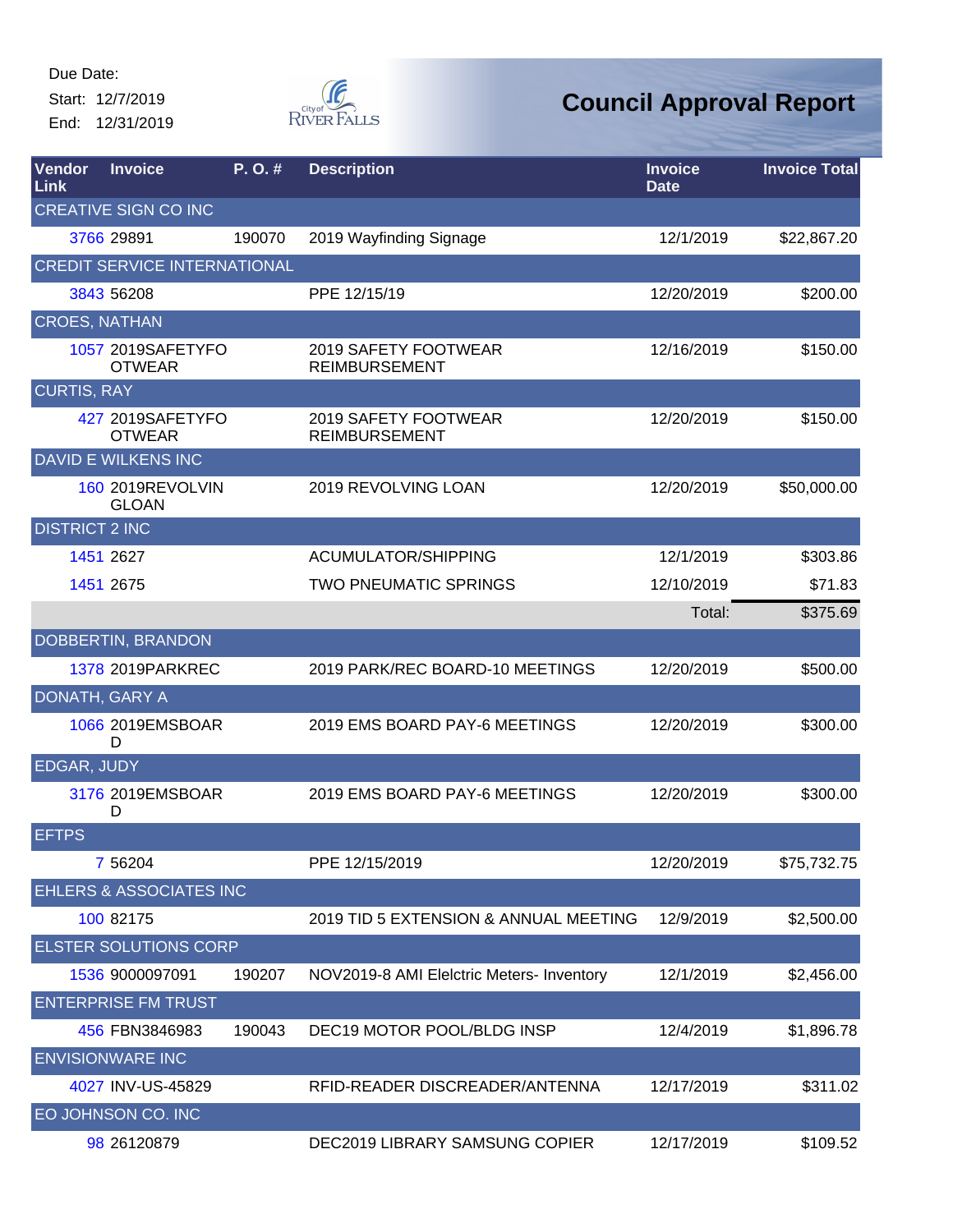Start: 12/7/2019 End: 12/31/2019



| Vendor<br>Link        | <b>Invoice</b>                         | P. O. # | <b>Description</b>                                             | <b>Invoice</b><br><b>Date</b> | <b>Invoice Total</b> |
|-----------------------|----------------------------------------|---------|----------------------------------------------------------------|-------------------------------|----------------------|
|                       | <b>EXPRESS PERSONNEL SERVICES</b>      |         |                                                                |                               |                      |
|                       | 109 23289140                           | 190347  | WKEND 12/1-5HRS-J.WALTERS TEMP PARK<br><b>HELP</b>             | 11/30/2019                    | \$95.85              |
|                       | 109 23289139                           |         | WKEND 12/1 - 23HRS J.HAYES COMM<br><b>INTERN</b>               | 12/1/2019                     | \$402.96             |
|                       | 109 23221026                           |         | WKEND 11/17 - 32 HRS J.HAYES COMM<br><b>INTERN</b>             | 12/1/2019                     | \$560.64             |
|                       | 109 23256708                           |         | WKEND11/24-33.50 HRS JHAYES COMM<br><b>INTERN</b>              | 12/1/2019                     | \$586.92             |
|                       | 109 23317745                           |         | WKEND12/8-31.5HRS JHAYES COMM<br><b>INTERN</b>                 | 12/1/2019                     | \$551.88             |
|                       | 109 23317746                           | 190347  | WKEND12/8-9.5HRS J.WALTERS TEMP PARK 12/10/2019<br><b>HELP</b> |                               | \$182.12             |
|                       | 109 23349172                           | 190347  | WKEND 12/15-4 HRS J.WALTERS TEMP<br><b>PARK HELP</b>           | 12/17/2019                    | \$76.68              |
|                       | 109 23349171                           |         | WKEND12/15-27.5HRS JHAYES COMM<br><b>INTERN</b>                | 12/17/2019                    | \$481.80             |
|                       |                                        |         |                                                                | Total:                        | \$2,938.85           |
|                       | FIRST NATIONAL BANK - RF SECTION 125   |         |                                                                |                               |                      |
|                       | 6 5 6 2 0 3                            |         | PPE 12/15/2019                                                 | 12/20/2019                    | \$3,870.35           |
|                       | FIRST NATIONAL BANK OF RIVER FALLS INC |         |                                                                |                               |                      |
|                       | 115 DEC2019-<br>LOANXXX4914            |         | DEC2019-PW EQUIP/TRAIL/LIBRARY LOAN<br><b>PYMT</b>             | 12/14/2019                    | \$59,461.13          |
|                       | FORUM COMMUNICATION CO                 |         |                                                                |                               |                      |
|                       | 234 2157082                            |         | NOV2019 NEWSPAPER NOTICES                                      | 11/30/2019                    | \$889.01             |
|                       | <b>FREEMAN PROPERTIES</b>              |         |                                                                |                               |                      |
|                       | 3975 DEC2019                           |         | DEC2019 SOLAR REFUND                                           | 12/1/2019                     | \$19.93              |
| <b>GAULKE, BRENDA</b> |                                        |         |                                                                |                               |                      |
|                       | 1377 2019 PARKREC                      |         | 2019 PARK/REC BOARD PAY-10 MEETINGS                            | 12/19/2019                    | \$500.00             |
|                       | <b>GHD SERVICES INC</b>                |         |                                                                |                               |                      |
|                       | 489 1033739                            | 190005  | NOV2019-ENGINEERING SVCS                                       | 12/9/2019                     | \$1,081.50           |
|                       | <b>GLENWOOD CITY PUBLIC LIBRARY</b>    |         |                                                                |                               |                      |
|                       | 4095 929819                            |         | REIMBURSE-LOST BOOK-KILLERS OF THE<br><b>FLOWER MOON</b>       | 12/1/2019                     | \$29.00              |
| <b>GRACE PAULSON</b>  |                                        |         |                                                                |                               |                      |
|                       | 937 DEC2019                            |         | DEC2019 SOLAR REFUND                                           | 12/1/2019                     | \$41.66              |
| <b>GRANICUS LLC</b>   |                                        |         |                                                                |                               |                      |
|                       | 4285 115737                            | 190381  | <b>Granicus Setup and Encoder</b>                              | 12/1/2019                     | \$4,375.00           |
|                       | 4285 113077                            | 190386  | <b>GRANICUS ANNUAL MAINT FEE</b>                               | 12/1/2019                     | \$10,433.88          |
|                       |                                        |         |                                                                | Total:                        | \$14,808.88          |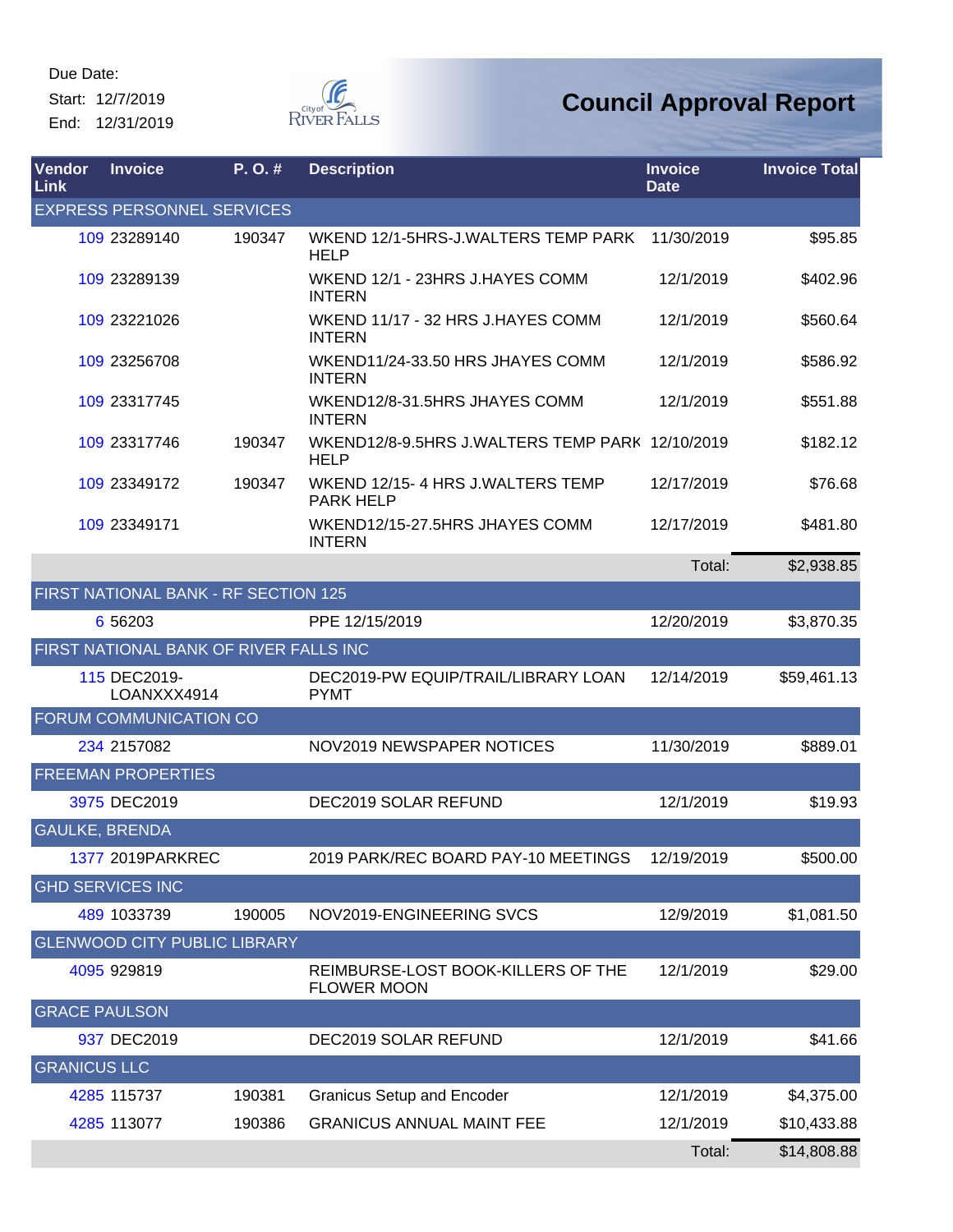Start: 12/7/2019 End: 12/31/2019



| Vendor<br>Link | <b>Invoice</b>                         | P.O.#  | <b>Description</b>                                   | <b>Invoice</b><br><b>Date</b> | <b>Invoice Total</b> |
|----------------|----------------------------------------|--------|------------------------------------------------------|-------------------------------|----------------------|
|                | HANTEN BROADCASTING COMPANY INC        |        |                                                      |                               |                      |
|                | 306 NOV2019                            |        | NOV2019 SPORTSCASTERS CLUB                           | 12/1/2019                     | \$60.00              |
|                | <b>HEATHER SCHUMAN</b>                 |        |                                                      |                               |                      |
|                | 4291 ALLINAGRANT                       |        | 2019 COMMUNITY MOVE/LEARN EVENTS                     | 12/1/2019                     | \$110.00             |
| HEINZE, HEIDI  |                                        |        |                                                      |                               |                      |
|                | 1365 2019HPC                           |        | 2019 HISTORIC PRES BOARD PAY - 11<br><b>MEETINGS</b> | 12/20/2019                    | \$660.00             |
| HINZMAN, CRAIG |                                        |        |                                                      |                               |                      |
|                | 3755 2019PLANCOM<br>М                  |        | 2019 PLAN COMMISSION BOARD PAY-6<br><b>MEETINGS</b>  | 12/20/2019                    | \$300.00             |
| HOFFMAN, JAYNE |                                        |        |                                                      |                               |                      |
|                | 1388 2019HPC                           |        | 2019 HISTORIC PRES BOARD PAY-11<br><b>MEETINGS</b>   | 12/20/2019                    | \$550.00             |
|                | HUEBSCH LAUNDRY COMPANY                |        |                                                      |                               |                      |
|                | 146 4401445                            | 190022 | 11/13 LIBRARY BRUSHMAT SERVICE                       | 11/13/2019                    | \$68.98              |
|                | 146 4409847                            | 190022 | <b>11/27 LIBRARY BRUSHMAT SERVICE</b>                | 11/27/2019                    | \$86.08              |
|                | 146 4413825                            | 190035 | 12/4 HUEBSCH PW UNIFORMS                             | 12/4/2019                     | \$255.28             |
|                | 146 4414015                            | 190011 | 12/04 HUEBSCH ELECTRIC UNIFORM                       | 12/4/2019                     | \$290.34             |
|                | 146 4414016                            | 190016 | 12/4 HUEBSCH WATER UNIFORMS                          | 12/4/2019                     | \$32.36              |
|                | 146 4414017                            | 190035 | 12/4 HUEBSCH PW UNIFORMS                             | 12/4/2019                     | \$129.00             |
|                | 146 4414018                            | 190017 | 12/4 HUEBSCH WWTP UNIFORMS                           | 12/4/2019                     | \$46.31              |
|                | 146 4418084                            | 190035 | 12/11 HUEBSCH PW UNIFORMS                            | 12/11/2019                    | \$137.00             |
|                | 146 4418263                            | 190011 | 12/11 HUEBSCH ELECTRIC UNIFORM                       | 12/11/2019                    | \$290.34             |
|                | 146 4418264                            | 190016 | 12/11 HUEBSCH WATER UNIFORMS                         | 12/11/2019                    | \$32.36              |
|                | 146 4418265                            | 190035 | 12/11 HUEBSCH PW UNIFORMS                            | 12/11/2019                    | \$129.00             |
|                | 146 4418266                            | 190017 | 12/11 HUEBSCH WWTP UNIFORMS                          | 12/11/2019                    | \$46.31              |
|                | 146 4423250                            | 190018 | 12/18 CITY HALL BRUSHMAT SERVIC                      | 12/18/2019                    | \$42.88              |
|                | 146 4422503                            | 190011 | 12/18 HUEBSCH ELECTRIC UNIFORM                       | 12/18/2019                    | \$290.34             |
|                | 146 4422504                            | 190016 | 12/18 HUEBSCH WATER UNIFORMS                         | 12/18/2019                    | \$32.36              |
|                | 146 4422505                            | 190035 | 12/18 HUEBSCH PW UNIFORMS                            | 12/18/2019                    | \$129.00             |
|                | 146 4422506                            | 190017 | 12/18 HUEBSCH WWTP UNIFORMS                          | 12/18/2019                    | \$46.31              |
|                | 146 4423239                            | 190047 | 12/18 PD BRUSHMAT SVC                                | 12/20/2019                    | \$46.47              |
|                |                                        |        |                                                      | Total:                        | \$2,130.72           |
|                | INDUSTRIAL HEALTH SERVICES NETWORK INC |        |                                                      |                               |                      |
|                | 948 120229                             |        | NOV2019 DOT DRUG<br>SCREENINGS/COLLECTIONS           | 12/1/2019                     | \$135.80             |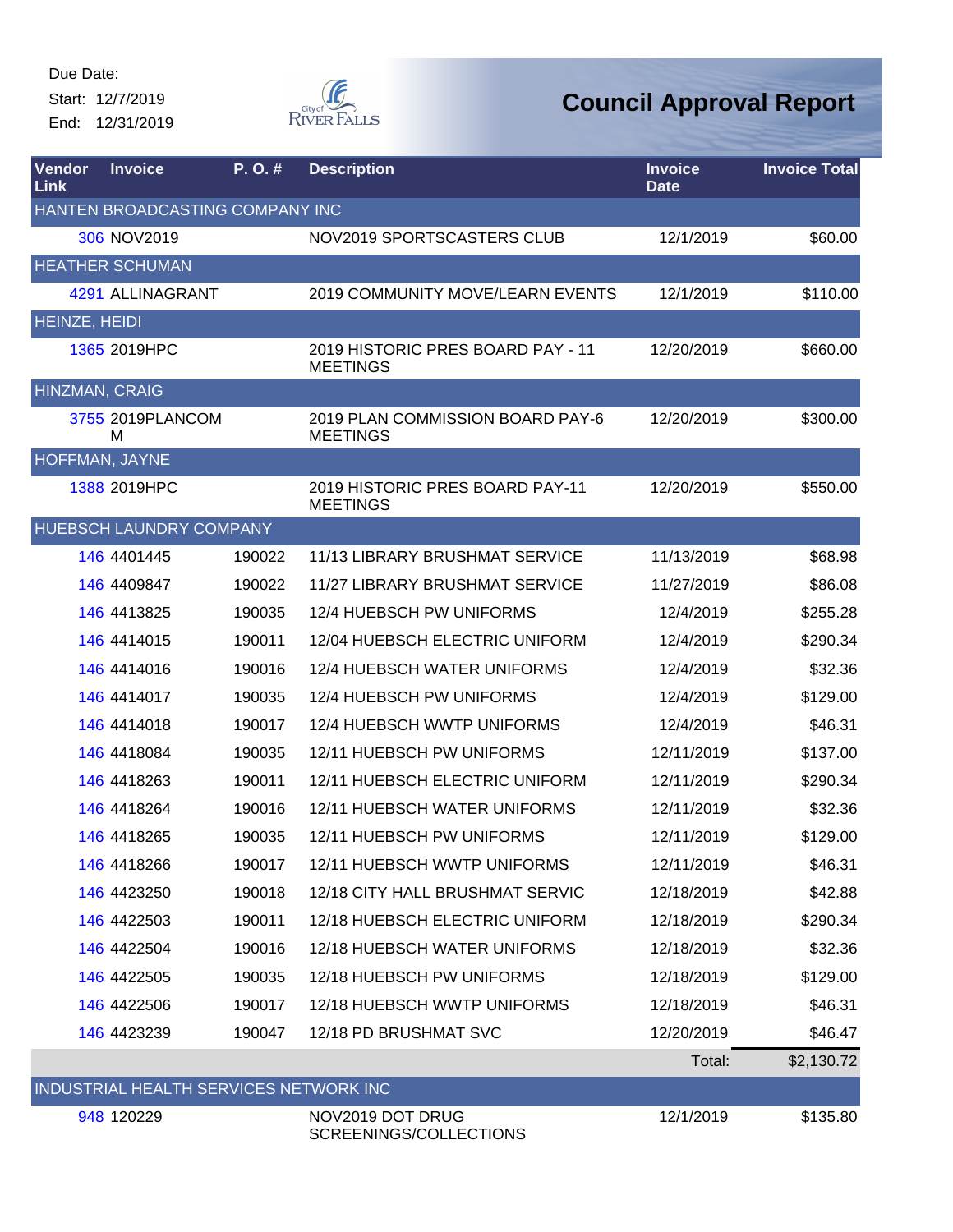Start: 12/7/2019 End: 12/31/2019



| <b>Vendor</b><br>Link | <b>Invoice</b>                      | P. O. # | <b>Description</b>                                      | <b>Invoice</b><br><b>Date</b> | <b>Invoice Total</b> |
|-----------------------|-------------------------------------|---------|---------------------------------------------------------|-------------------------------|----------------------|
| <b>INFOSEND INC</b>   |                                     |         |                                                         |                               |                      |
|                       | 150 163356                          | 190041  | NOV2019 RFMU MONTHLY STMT SVCS                          | 12/1/2019                     | \$3,103.53           |
|                       | <b>INSIGHT EDGE LLC</b>             |         |                                                         |                               |                      |
|                       | 1201 1633                           |         | <b>TWO EVERYTHING DISC WORKPLACE</b><br><b>PROFILES</b> | 12/16/2019                    | \$150.00             |
|                       |                                     |         | INTERNATIONAL CITY MGMT ASSOC RETIREMENT CORP           |                               |                      |
|                       | 1 56199                             |         | PPE 12/15/2019                                          | 12/20/2019                    | \$19,430.69          |
|                       | 1 56200                             |         | PPE 12/15/2019                                          | 12/20/2019                    | \$772.54             |
|                       |                                     |         |                                                         | Total:                        | \$20,203.23          |
|                       | <b>IVERSON LASER ENGRAVING INC</b>  |         |                                                         |                               |                      |
|                       | 177 0039074                         |         | TWO PLASTIC NAME TAGS W/ MAGNETS                        | 12/4/2019                     | \$18.00              |
|                       | <b>JAMES NORDGREN</b>               |         |                                                         |                               |                      |
|                       | 2044 2019 PARKREC                   |         | 2019 PARK/REC BOARD PAY-8 MEETINGS                      | 12/19/2019                    | \$400.00             |
| <b>JOHN R COY</b>     |                                     |         |                                                         |                               |                      |
|                       | 4286 121119 MEAL                    |         | MEAL REIMBURSEMENT FOR AUTHOR<br><b>EVENT</b>           | 12/11/2019                    | \$6.28               |
|                       | <b>KELLEN WELLS-MANGOLD</b>         |         |                                                         |                               |                      |
|                       | 3492 2019UAB                        |         | 2019 UTILITY ADVISORY BOARD-7<br><b>MEETINGS</b>        | 12/20/2019                    | \$350.00             |
|                       | <b>KITTLESON, KENT</b>              |         |                                                         |                               |                      |
|                       | 3175 2019EMSBOAR<br>D               |         | 2019 EMS BOARD PAY-5 MEETINGS                           | 12/20/2019                    | \$250.00             |
|                       | <b>KRAUSE POWER ENGINEERING LLC</b> |         |                                                         |                               |                      |
|                       | 171 DEC2019RFL-<br>18-04.1          | 190358  | NOV/DEC2019-NORTH SUB RELAY PANEL                       | 12/13/2019                    | \$1,382.50           |
|                       | 171 DEC2019RFL-<br>18-05.1          | 180428  | NOV2019-UWRF 2019 REFEED                                | 12/13/2019                    | \$776.06             |
|                       | 171 DEC2019RFL-<br>MS-01.1          | 190356  | NOV2019-CLARK ST/DEPOT PROJECT                          | 12/13/2019                    | \$245.00             |
|                       | 171 DEC2019RFL-<br>MS-01.1-1        |         | DEC2019 MANN VALLEY/SPECIALIZED<br><b>SOFTWARE</b>      | 12/13/2019                    | \$297.50             |
|                       |                                     |         |                                                         | Total:                        | \$2,701.06           |
| <b>KWIK TRIP</b>      |                                     |         |                                                         |                               |                      |
|                       | 172 NOV19 MOTOR<br><b>FUEL</b>      |         | NOV2019 MOTOR FUEL STMT                                 | 12/12/2019                    | \$11,239.79          |
|                       | LA RUE, PATRICIA                    |         |                                                         |                               |                      |
|                       | 1839 2019 PARKREC                   |         | 2019 PARK/REC BOARD-10 MEETINGS                         | 12/20/2019                    | \$500.00             |
|                       | <b>LAKES COFFEE LLC</b>             |         |                                                         |                               |                      |
|                       | 4064 11398                          |         | DEC2019-CITY HALL COFFEE CASES                          | 12/12/2019                    | \$109.50             |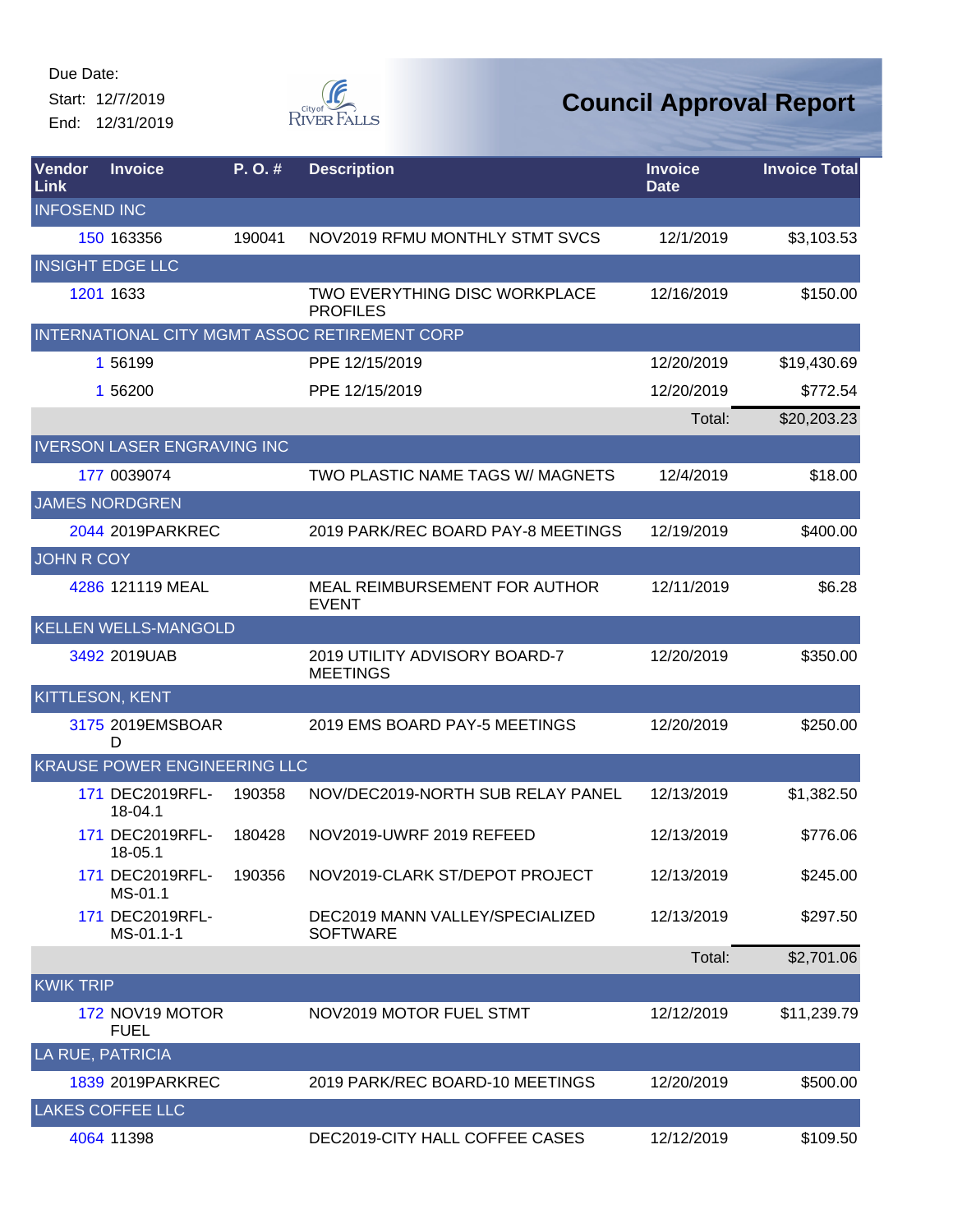Start: 12/7/2019 End: 12/31/2019



| Vendor<br>Link       | <b>Invoice</b>               | P.O.#                               | <b>Description</b>                                      | <b>Invoice</b><br><b>Date</b> | <b>Invoice Total</b> |
|----------------------|------------------------------|-------------------------------------|---------------------------------------------------------|-------------------------------|----------------------|
|                      | 4064 11426                   |                                     | 12/17/19 PD COFFEE ORDER                                | 12/17/2019                    | \$37.55              |
|                      | 4064 11462                   |                                     | DEC2019-LIBRARY COFFEE ORDER                            | 12/19/2019                    | \$69.00              |
|                      |                              |                                     |                                                         | Total:                        | \$216.05             |
|                      | LANGUAGE LINE SERVICES, INC  |                                     |                                                         |                               |                      |
|                      | 2991 4691190                 |                                     | NOV2019 OVER THE PHONE<br><b>INTERPRETATION</b>         | 12/1/2019                     | \$70.14              |
|                      |                              | LE PHILLIPS MEMORIAL PUBLIC LIBRARY |                                                         |                               |                      |
|                      | 488 934441                   |                                     | REIMBURSE-LOST BOOK-LOVE THY<br><b>NEIGHBOR</b>         | 12/16/2019                    | \$26.00              |
|                      |                              | LEXISNEXIS RISK DATA MGMT INC       |                                                         |                               |                      |
|                      | 3765 1703497-<br>20191130    |                                     | NOV2019 ADVANCED PEOPLE SEARCH FEE 11/30/2019           |                               | \$51.50              |
|                      |                              | LINEHAN OUTDOOR SERVICES LLC        |                                                         |                               |                      |
|                      | 1570 3768                    |                                     | NOV2019 WHITETAIL CORPORATE PARK<br><b>SNOW REMOVAL</b> | 12/4/2019                     | \$175.00             |
|                      | 1570 3767                    |                                     | NOV2019 STERLING PONDS SNOW<br><b>REMOVAL</b>           | 12/4/2019                     | \$100.00             |
|                      | 1570 3769                    | 190073                              | Nov2019 Snow Shoveling - Sidewalk                       | 12/4/2019                     | \$619.00             |
|                      |                              |                                     |                                                         | Total:                        | \$894.00             |
|                      | <b>LOFFLER COMPANIES INC</b> |                                     |                                                         |                               |                      |
|                      | 182 25935544                 |                                     | NOV2019-KONICA MINOLTA COPIER BASE<br><b>PYMT</b>       | 11/18/2019                    | \$123.00             |
|                      | 182 25993252                 |                                     | DEC2019-KONICA MINOLTA COPIERS<br>PYMT/USAGE            | 12/1/2019                     | \$733.04             |
|                      | 182 25993252-1               |                                     | DEC2019-COURT/CSR KONICA MINOLTA<br><b>COPIER</b>       | 12/1/2019                     | \$160.00             |
|                      | 182 400988325                |                                     | DEC2019-PW KONICA MINOLTA COPIER-<br>PYMT/OVERAGE       | 12/1/2019                     | \$223.02             |
|                      | 182 3295179                  |                                     | DEC2019 AMBULANCE OVERAGE CHARGES 12/10/2019            |                               | \$6.81               |
|                      |                              |                                     |                                                         | Total:                        | \$1,245.87           |
| <b>MAGEN DODGE</b>   |                              |                                     |                                                         |                               |                      |
| 4290 233             |                              |                                     | LIBRARY-12/5 FACE PAINTING SERVICES-<br><b>TWO HRS</b>  | 12/1/2019                     | \$200.00             |
|                      | <b>MAILROOM FINANCE INC</b>  |                                     |                                                         |                               |                      |
|                      | 845 NOV2019                  |                                     | <b>NOV2019 POSTAGE MACHINE FUNDS</b>                    | 11/30/2019                    | \$700.00             |
| <b>MARK ANDERSON</b> |                              |                                     |                                                         |                               |                      |
|                      | 2635 2019HPC                 |                                     | 2019 HISTORIC PRES BOARD PAY-12<br><b>MEETINGS</b>      | 12/20/2019                    | \$600.00             |
| <b>MCNIFF, KEN</b>   |                              |                                     |                                                         |                               |                      |
|                      | 3174 2019EMSBOAR             |                                     | 2019 EMS BOARD PAY - 5 MEETINGS                         | 12/20/2019                    | \$250.00             |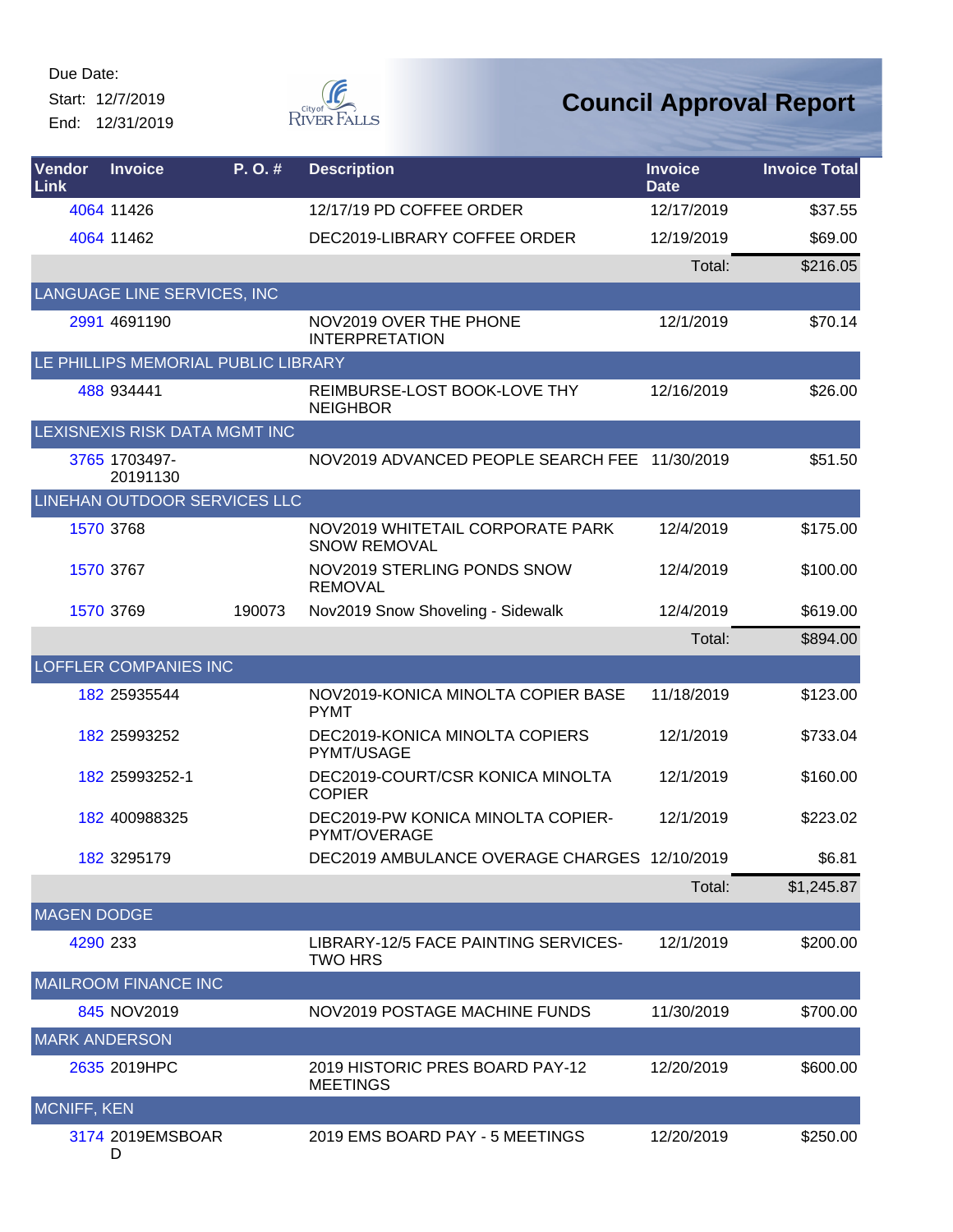Start: 12/7/2019 End: 12/31/2019



| Vendor<br>Link      | <b>Invoice</b>                         | P. O. # | <b>Description</b>                                       | <b>Invoice</b><br><b>Date</b> | <b>Invoice Total</b> |
|---------------------|----------------------------------------|---------|----------------------------------------------------------|-------------------------------|----------------------|
|                     | METERING & TECHNOLOGY SOLUTIONS        |         |                                                          |                               |                      |
|                     | 451 15926                              | 190378  | DEC2019-30 WATER METERS                                  | 12/11/2019                    | \$2,496.92           |
| <b>MIDWEST TAPE</b> |                                        |         |                                                          |                               |                      |
|                     | 409 98242464                           |         | <b>CRISS CROSS-AUDIO BOOK</b>                            | 12/1/2019                     | \$34.99              |
|                     | 409 98318459                           |         | DIARY OF A WIMPY KID-AUDO BOOK                           | 12/9/2019                     | \$14.99              |
|                     | 409 98319230                           |         | CATCH AND KILL-ONE AUDIO BOOK                            | 12/9/2019                     | \$34.99              |
|                     |                                        |         |                                                          | Total:                        | \$84.97              |
| MILLER, RYAN        |                                        |         |                                                          |                               |                      |
|                     | 1537 110519                            |         | 11/5/19 MADISON WI TRAVEL PER DIEM                       | 12/1/2019                     | \$91.50              |
|                     | 1537 121019                            |         | 12/10/19 MADISON WI TRAVEL PER DIEM                      | 12/10/2019                    | \$152.50             |
|                     |                                        |         |                                                          | Total:                        | \$244.00             |
|                     | MINNESOTA CHILD SUPPORT PAYMENT CENTER |         |                                                          |                               |                      |
|                     | 4022 56209                             |         | PPE 12/15/19 Case # 001530440101                         | 12/20/2019                    | \$303.64             |
|                     | MOODY, ELIZABETH                       |         |                                                          |                               |                      |
|                     | 1381 2019PLANCOM<br>M                  |         | 2019 PLAN COMMISSION-11 MEETINGS                         | 12/20/2019                    | \$550.00             |
|                     | MY RECEPTIONIST LLC                    |         |                                                          |                               |                      |
|                     | 4185 S022031211                        | 190023  | DEC2019-RFMU AFTER HOURS PHONE<br><b>SERVICE</b>         | 12/11/2019                    | \$244.04             |
|                     | <b>NOREEN, MICHAEL</b>                 |         |                                                          |                               |                      |
|                     | <b>198 SEPTREIMBUR</b><br><b>SE</b>    |         | REIMBURSE-UBER RIDES TO/FROM<br><b>HOTEL&amp;AIRPORT</b> | 12/1/2019                     | \$64.96              |
|                     | OGDEN ENGINEERING COMPANY INC          |         |                                                          |                               |                      |
|                     | 203 19-3504C                           | 190379  | AUG-DEC2019 PROF SVCS-CITY HALL<br><b>EASEMENT</b>       | 12/8/2019                     | \$831.30             |
|                     | 203 19-3504M                           | 190379  | AUG-DEC2019 MONTESSORI SCHOOL<br><b>EASEMENT</b>         | 12/8/2019                     | \$642.55             |
|                     |                                        |         |                                                          | Total:                        | \$1,473.85           |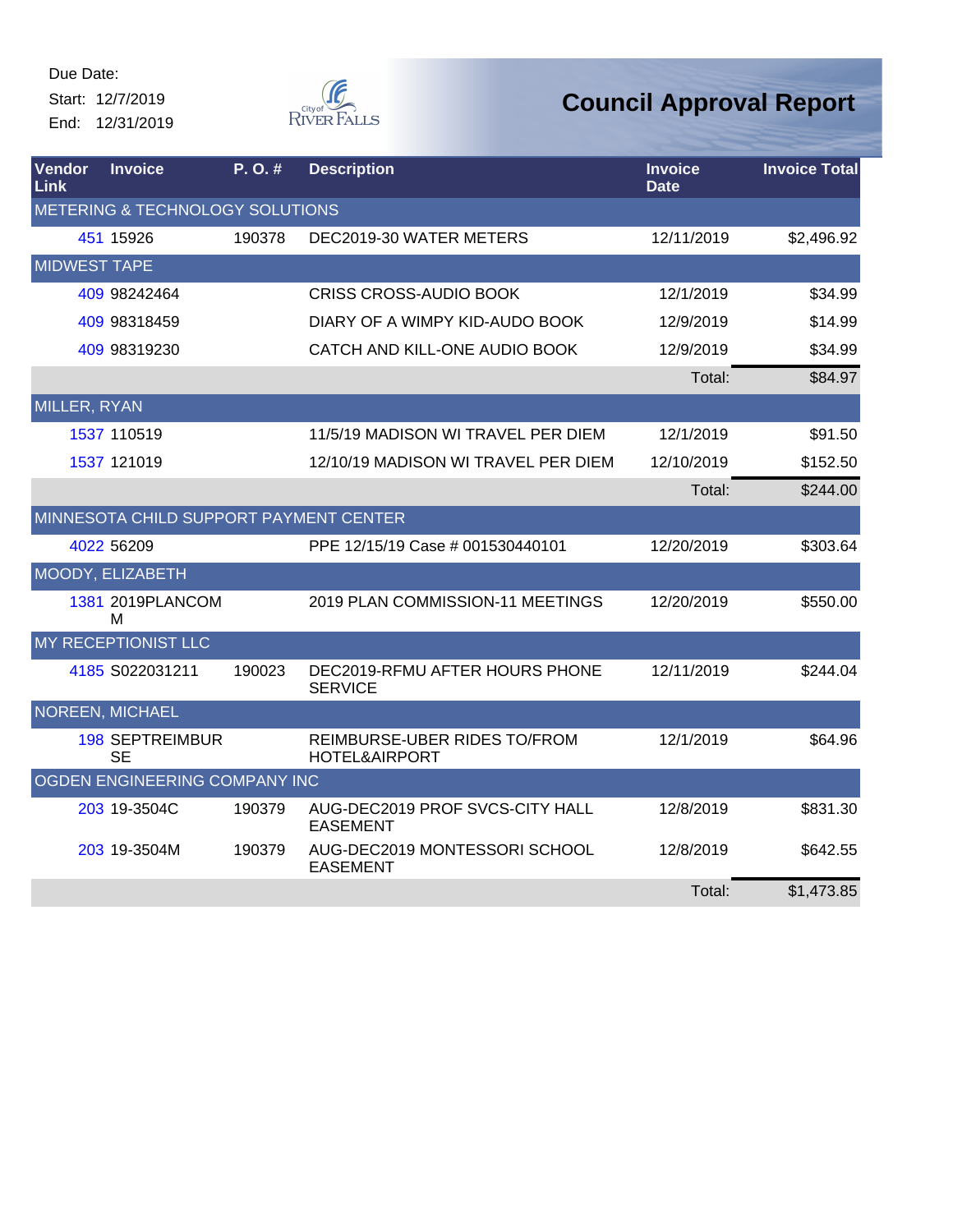Start: 12/7/2019 End: 12/31/2019



| Vendor<br>Link         | <b>Invoice</b>                         | P. O. # | <b>Description</b>                                    | <b>Invoice</b><br><b>Date</b> | <b>Invoice Total</b> |
|------------------------|----------------------------------------|---------|-------------------------------------------------------|-------------------------------|----------------------|
|                        | <b>ONE TIME PAY VENDOR</b>             |         |                                                       |                               |                      |
|                        | 9999 REIMBURSE                         |         | COMM DEV INTERVIEWS-MILEAGE/HOTEL                     | 12/1/2019                     | \$387.80             |
|                        | 9999 BENPIERCE                         |         | PV INCENTIVE-FOCUS ON ENERGY MATCH                    | 12/1/2019                     | \$2,000.00           |
|                        | 9999 DAVIDWILKINS                      |         | REFUND - CONVERT OH TO URD ELECTRIC<br><b>SERVICE</b> | 12/18/2019                    | \$223.75             |
|                        | 9999 ROBERTCLOS<br>Е                   |         | OVERPYMT OF CITATION #04317891                        | 12/19/2019                    | \$5.00               |
|                        | 9999 DANASCHOENI<br><b>NG</b>          |         | REIMBURSE-INTERVIEW FOR COMM DEV<br><b>DIRECTOR</b>   | 12/20/2019                    | \$571.21             |
|                        | 9999 ANWENMULLE<br>N                   |         | HOME ENERGY IMPROVEMENTS<br><b>INCENTIVE</b>          | 12/20/2019                    | \$1,100.00           |
|                        |                                        |         |                                                       | Total:                        | \$4,287.76           |
| <b>PAMELA FRIEDE</b>   |                                        |         |                                                       |                               |                      |
|                        | 1616 2019HPC-1                         |         | 2019 HISTORIC PRES BOARD PAY-12 MTGS                  | 12/19/2019                    | \$600.00             |
| PEDRINI, MELISSA       |                                        |         |                                                       |                               |                      |
|                        | 3772 2019 PARKREC                      |         | 2019 PARK/REC BOARD PAY-9 MEETINGS                    | 12/19/2019                    | \$450.00             |
| <b>PELION BENEFITS</b> |                                        |         |                                                       |                               |                      |
|                        | 5 5 6 2 0 2                            |         | PPE 12/15/2019                                        | 12/20/2019                    | \$2,488.16           |
|                        | PIERCE COUNTY TREASURER                |         |                                                       |                               |                      |
|                        | 210 NOVEMBER<br>2019                   |         | NOVEMBER 2019 JAIL DWI INTERLOCK                      | 11/30/2019                    | \$544.80             |
|                        | PUBLIC SERVICE COMMISSION OF WISCONSIN |         |                                                       |                               |                      |
|                        | 216 1911-I-05110                       |         | NOV2019-APP TO ADJUST ELECTRIC RATES 12/13/2019       |                               | \$1,122.26           |
|                        | <b>REMU PAYMENTS OR REFUNDS</b>        |         |                                                       |                               |                      |
|                        | 990610 SUNSHINE                        |         | REFUND-RFMU OVERPYMT ACCT#1071-02                     | 12/16/2019                    | \$182.81             |
|                        | 990610 BERNARDS                        |         | REFUND-RFMU OVERPYMT-ACCT#1966-01                     | 12/16/2019                    | \$188.54             |
|                        | 990610 ERTSGAARD                       |         | REFUND-RFMU OVERPYMT-ACCT#2141-01                     | 12/16/2019                    | \$173.13             |
|                        | 990610 BUSHY                           |         | REFUND-RFMU OVERPYMT ACCT#3226-01                     | 12/16/2019                    | \$17.45              |
|                        | 990610 ZEMAN                           |         | REFUND-RFMU OVERPYMT ACCT#3303-00                     | 12/16/2019                    | \$120.94             |
|                        | 990610 BOETTCHER                       |         | REFUND-RFMU OVERPYMT ACCT#4363-01                     | 12/16/2019                    | \$342.85             |
|                        | 990610 KRAEMER                         |         | REFUND-RFMU OVERPYMT ACCT#5003-01                     | 12/16/2019                    | \$27.98              |
|                        | 990610 RAPOPORT                        |         | REFUND-RFMU OVERPYMT ACCT#5270-01                     | 12/16/2019                    | \$21.85              |
|                        | 990610 KOBS-DOR                        |         | JOSEPH KOBS-ACCT#5459-10-DOR STATE<br><b>DEBT FEE</b> | 12/16/2019                    | \$35.00              |
| 990610 CUDD            |                                        |         | REFUND-RFMU OVERPYMT ACCT#5481-12                     | 12/16/2019                    | \$162.83             |
|                        | 990610 GOELZ                           |         | REFUND-RFMU OVERPYMT ACCT#6281-20                     | 12/16/2019                    | \$26.34              |
|                        | <b>990610 PERKINS</b>                  |         | REFUND-RFMU OVERPYMT ACCT#7608-09                     | 12/16/2019                    | \$124.13             |
|                        | 990610 TINNEY                          |         | REFUND-RFMU OVERPYMT ACCT#8509-02                     | 12/16/2019                    | \$44.73              |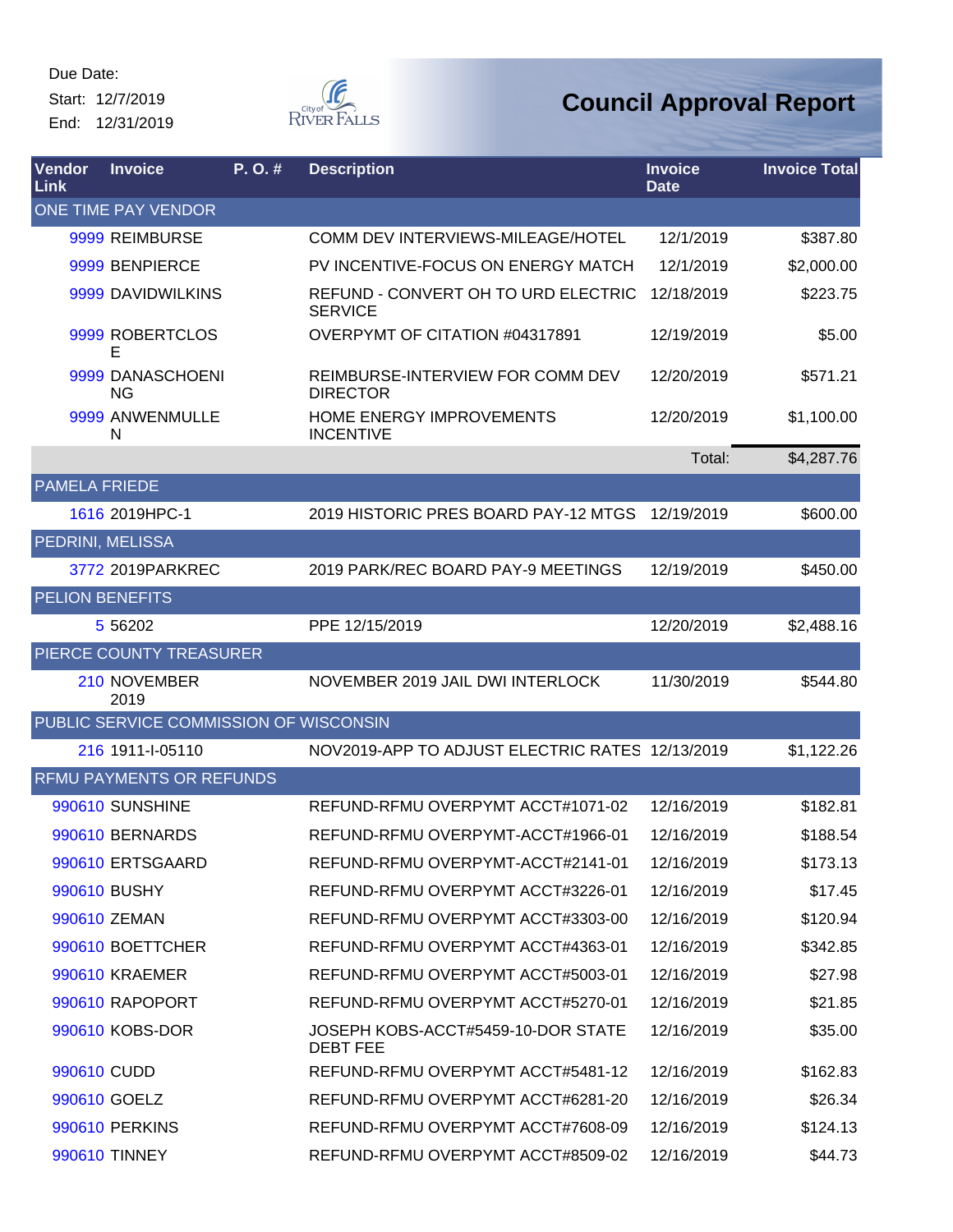Start: 12/7/2019 End: 12/31/2019



| Vendor<br>Link      | <b>Invoice</b>                        | P. O.# | <b>Description</b>                                        | <b>Invoice</b><br><b>Date</b> | <b>Invoice Total</b> |
|---------------------|---------------------------------------|--------|-----------------------------------------------------------|-------------------------------|----------------------|
|                     | 990610 EW HOMES                       |        | REFUND-RFMU OVERPYMT ACCT#9838-00                         | 12/16/2019                    | \$72.24              |
|                     | 990610 DALTON                         |        | REFUND-RFMU OVERPYMT ACCT#9864 &<br>#9866                 | 12/16/2019                    | \$38.91              |
|                     |                                       |        |                                                           | Total:                        | \$1,579.73           |
|                     | RIVER FALLS CHAMBER OF COMMERCE INC   |        |                                                           |                               |                      |
|                     | 225 015A                              |        | DEC2019-SEVEN CHAMBER<br><b>CHECKS/APPLICANCE REBATES</b> | 12/20/2019                    | \$400.00             |
|                     | RIVER FALLS POLICE ASSOCIATION        |        |                                                           |                               |                      |
|                     | 9 5 6 20 5                            |        | DECEMBER 2019                                             | 12/20/2019                    | \$648.00             |
| RODGERS, DAVID      |                                       |        |                                                           |                               |                      |
|                     | 2291 DEC2019                          |        | REIMBURSE-WILDERNESS<br>UPGRADE/MEDICAL PROF              | 12/1/2019                     | \$300.00             |
| <b>SAVATREE LLC</b> |                                       |        |                                                           |                               |                      |
|                     | 772 7195697                           | 190048 | DEC2019 BOULEVARD TREE TRIMMING                           | 12/18/2019                    | \$19,175.00          |
|                     | <b>SCHOOL DISTRICT OF RIVER FALLS</b> |        |                                                           |                               |                      |
|                     | 229 2019MOBILEHO<br><b>METAX</b>      |        | 2019 MOBILE HOME TAX                                      | 12/17/2019                    | \$11,565.41          |
|                     | SHORT ELLIOTT HENDRICKSON INC         |        |                                                           |                               |                      |
|                     | 244 378060                            | 190275 | Thru Nov2019-Ferrell Gas Phase 1 ESA                      | 12/10/2019                    | \$585.92             |
| <b>SNYDER LOGAN</b> |                                       |        |                                                           |                               |                      |
|                     | 2016 2019SAFETYFO<br><b>OTWEAR</b>    |        | 2019 SAFETY FOOTWEAR<br><b>REIMBURSEMENT</b>              | 12/20/2019                    | \$144.99             |
|                     | <b>ST CROIX COUNTY TREASURER</b>      |        |                                                           |                               |                      |
|                     | 252 NOVEMBER<br>2019                  |        | NOVEMBER 2019 JAIL DWI INTERLOCK                          | 11/30/2019                    | \$270.00             |
|                     | 252 41919                             |        | #276104195000 - 456 HANSON DR-TAXES                       | 12/1/2019                     | \$3,266.28           |
|                     | 252 41922                             |        | #276104240000 - 1325 E DIVISION - TAXES                   | 12/1/2019                     | \$3,189.08           |
|                     | 252 41884                             |        | #276103820000 - 1369 E DIVISION ST TAXES                  | 12/1/2019                     | \$2,893.08           |
|                     | 252 41956                             |        | #276104395210 - 1287 N MAIN ST TAXES                      | 12/1/2019                     | \$2,434.05           |
|                     | 252 41883                             |        | #276103810000 - 1347 E DIVISION ST TAXES                  | 12/1/2019                     | \$3,864.62           |
|                     |                                       |        |                                                           | Total:                        | \$15,917.11          |
|                     | ST CROIX VALLEY NATURAL GAS CO        |        |                                                           |                               |                      |
|                     | 255 NOV2019                           |        | NOV2019 NATURAL GAS BILL                                  | 11/30/2019                    | \$9,741.46           |
| <b>STATE OF WI</b>  |                                       |        |                                                           |                               |                      |
|                     | 259 NOVEMBER<br>2019                  |        | NOVEMBER 2019 PENALTY ASSESSMENT                          | 11/30/2019                    | \$2,485.82           |
|                     |                                       |        | STATE OF WI DEPT OF EMPLOYEE TRUST FUNDS                  |                               |                      |
|                     | 11 56206                              |        | DECEMBER 2019                                             | 12/20/2019                    | \$91,919.69          |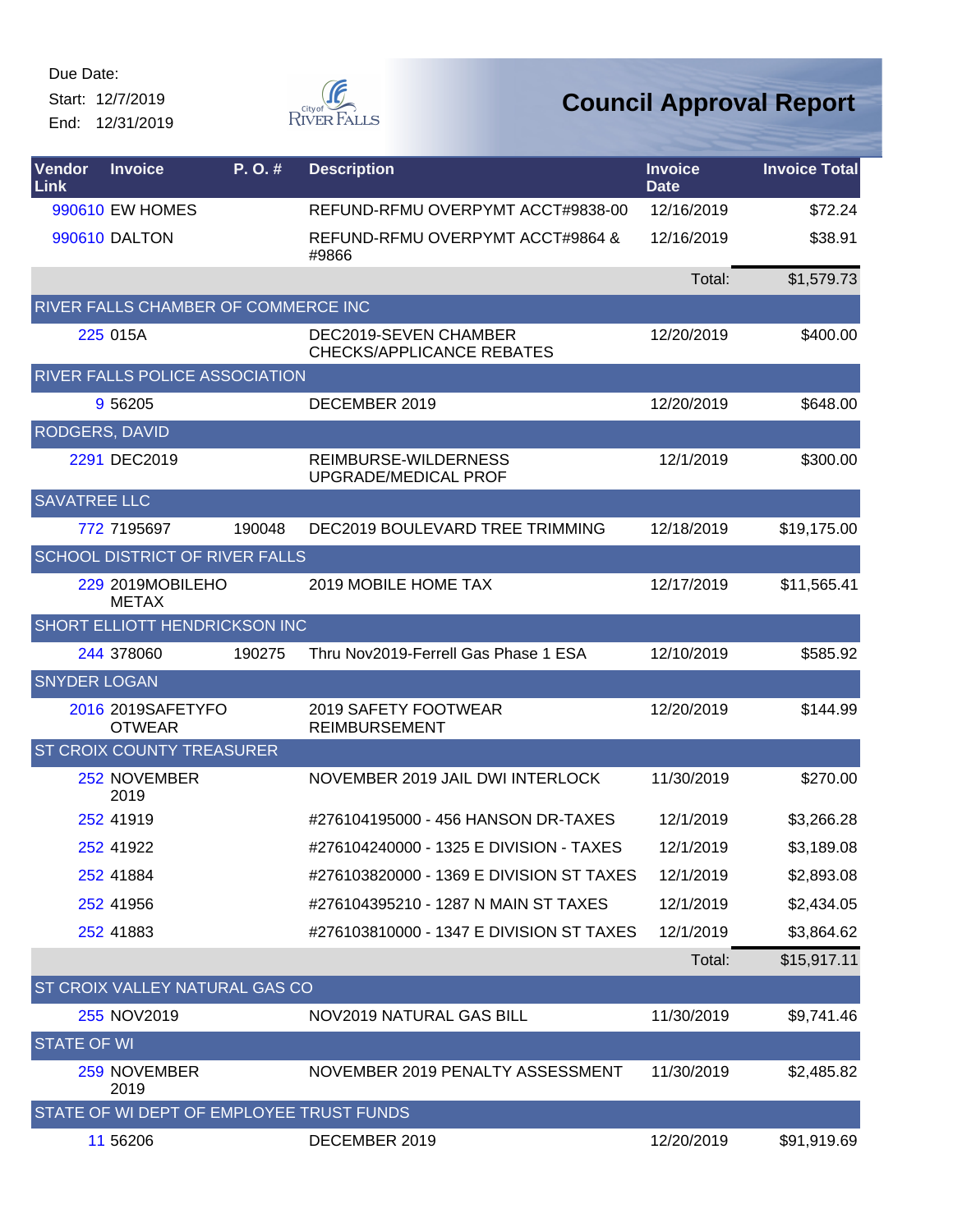Start: 12/7/2019 End: 12/31/2019



| Vendor<br>Link       | <b>Invoice</b>                             | P.O.#  | <b>Description</b>                                  | <b>Invoice</b><br><b>Date</b> | <b>Invoice Total</b> |
|----------------------|--------------------------------------------|--------|-----------------------------------------------------|-------------------------------|----------------------|
|                      | <b>STATE TREASURER</b>                     |        |                                                     |                               |                      |
|                      | 260 DEC2019                                |        | DEC2019 ELECTRIC/WATER/SEWER BONDS                  | 12/1/2019                     | \$74,000.00          |
|                      |                                            |        | STATEWIDE ENERGY EFFICIENCY & RENEWABLES ADMIN INC  |                               |                      |
|                      | 243 NOV2019                                |        | NOV2019-CTC ENERGY EFF FUNDS/FOCUS<br>ON ENERGY     | 12/1/2019                     | \$3,793.93           |
|                      | <b>STRAND ASSOCIATES, INC</b>              |        |                                                     |                               |                      |
|                      | 3346 0155172                               | 190374 | NOV2019 SVCS-WASTEWATER TREATMENT<br>PLANT AERATION | 12/9/2019                     | \$2,219.97           |
|                      | <b>STUART C IRBY TOOL AND SAFETY</b>       |        |                                                     |                               |                      |
|                      | 156 S011587391.00<br>4                     | 190316 | <b>25-FULL TEN SPLICE</b>                           | 12/6/2019                     | \$205.00             |
|                      | 156 S011661292.00<br>1                     | 190360 | TAP CONNECTORS/TAP ASSEMBLY                         | 12/12/2019                    | \$399.25             |
|                      | 156 S011664122.00<br>1                     | 190362 | UGUARDS/TAP CONNECTORS/LUGS                         | 12/12/2019                    | \$313.90             |
|                      |                                            |        |                                                     | Total:                        | \$918.15             |
|                      | TD & I CABLE MAINTENANCE INC               |        |                                                     |                               |                      |
|                      | 2008 8969                                  | 190387 | 12/17-UWRF PROJECT DIRECTIONAL<br><b>BORING</b>     | 12/17/2019                    | \$24,335.00          |
|                      | 2008 8970                                  | 190387 | 12/17-UWRF PROJECT DIRECTIONAL<br><b>BORING</b>     | 12/17/2019                    | \$2,070.00           |
|                      |                                            |        |                                                     | Total:                        | \$26,405.00          |
|                      | TOLTZ, KING, DUVALL, ANDERSON & ASSOCIATES |        |                                                     |                               |                      |
|                      | 2172 002019005306                          | 180433 | Through Nov2019-North Interceptor Sewer<br>Design   | 12/11/2019                    | \$11,158.70          |
|                      | <b>TRANS ALARM INC</b>                     |        |                                                     |                               |                      |
|                      | 557 300423088                              | 190226 | Sept2019-Glen Park Pavilion- Card Access            | 11/11/2019                    | \$2,616.08           |
|                      | 557 95068995/DEC                           |        | DEC2019 MONITORING-2815 PRAIRIE DR                  | 12/1/2019                     | \$29.95              |
|                      |                                            |        |                                                     | Total:                        | \$2,646.03           |
|                      | <b>TREICHEL, DANIEL</b>                    |        |                                                     |                               |                      |
|                      | 1073 2019SAFETYFO<br><b>OTWEAR</b>         |        | 2019 SAFETY FOOTWEAR<br><b>REIMBURSEMENT</b>        | 12/1/2019                     | \$150.00             |
|                      | <b>US BANK NATIONAL ASSOC</b>              |        |                                                     |                               |                      |
|                      | 284 NOV2019                                |        | NOV2019 PCARD TRANSACTIONS                          | 12/1/2019                     | \$73,091.12          |
| <b>UW EAU CLAIRE</b> |                                            |        |                                                     |                               |                      |
|                      | 2432 307224                                |        | 50 SETS THANK YOU CARDS/ECON & CITY                 | 12/9/2019                     | \$23.47              |
| <b>WESPETAL JEAN</b> |                                            |        |                                                     |                               |                      |
|                      | 1080 2019EMSBOAR                           |        | 2019 EMS BOARD PAY - 5 MEETINGS                     | 12/20/2019                    | \$250.00             |